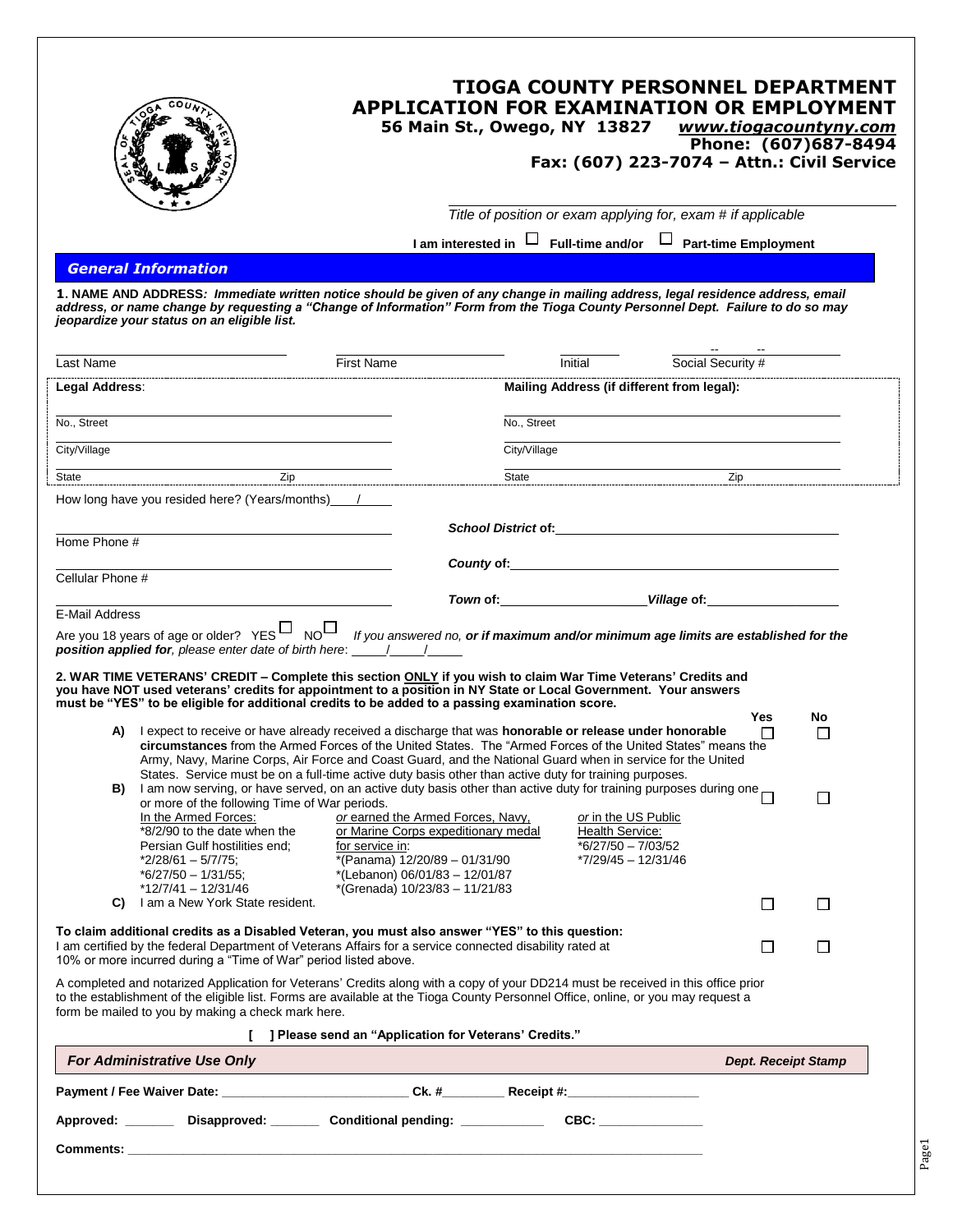|           | 3. Place an "X" in the appropriate space. An answer of YES to any of the following questions does not represent an automatic bar to<br>employment. Each case is considered and evaluated in relation to the duties and responsibilities of the position for which you are applying: |              |              |
|-----------|-------------------------------------------------------------------------------------------------------------------------------------------------------------------------------------------------------------------------------------------------------------------------------------|--------------|--------------|
| А.        | Are you an American citizen or, if not, do you have the legal right to accept employment in the US?                                                                                                                                                                                 | <b>YES</b>   | <b>NO</b>    |
| <b>B.</b> | Do you require special accommodations for examination (see examination announcement)?                                                                                                                                                                                               |              |              |
|           | Are you the child of a firefighter or police officer killed in the line of duty?                                                                                                                                                                                                    |              |              |
| D.        | Do you now, or have you ever, worked for any agency under Tioga County's jurisdiction?                                                                                                                                                                                              |              | $\mathsf{I}$ |
| Е.        | Have you ever been convicted of a crime (felony or misdemeanor)?                                                                                                                                                                                                                    |              |              |
| F.        | Are you now under any charges for any crime?                                                                                                                                                                                                                                        |              |              |
| G.        | Did you ever receive a discharge from the Armed Forces of the United States that was other than "Honorable", or which<br>was issued under other than honorable conditions?                                                                                                          | $\mathbf{I}$ |              |
| Н.        | Were you ever dismissed or discharged from any employment for reasons other than lack of work or funds, disability<br>or medical conditions?                                                                                                                                        |              |              |
|           | Did you ever resign from any employment rather than face dismissal?                                                                                                                                                                                                                 |              |              |

*If you answered "YES" to question C and this application is for a Civil Service examination, additional information may be required to determine eligibility for additional credits. If you answered "YES" to any of the questions E-I, you may give specifics under "Comments" on the last page of this application. If you elect not to provide specifics, or if such explanation is insufficient, a confidential investigation inquiry may be sent to you.*

## *Education and Training*

**4. Have you graduated from high school?** YES  $\Box$  NO  $\Box$ 

## **5. EDUCATION: (If more space is required, attach additional sheets in the same format.)**

| <b>Type of School</b>   | Name and Address of School | <b>Type of Course or</b><br><b>Major Subject</b> | <b>Total College</b><br><b>Credits Received</b> | <b>Type of Degree</b><br><b>Received</b> |
|-------------------------|----------------------------|--------------------------------------------------|-------------------------------------------------|------------------------------------------|
| High School             |                            |                                                  |                                                 |                                          |
| or                      |                            |                                                  |                                                 |                                          |
| <b>GED</b>              |                            | GED#                                             | STATE:                                          |                                          |
| Accredited              |                            |                                                  |                                                 |                                          |
| College or              |                            |                                                  |                                                 |                                          |
| University              |                            |                                                  |                                                 |                                          |
| Accredited              |                            |                                                  |                                                 |                                          |
| College or              |                            |                                                  |                                                 |                                          |
| University              |                            |                                                  |                                                 |                                          |
| Professional/           |                            |                                                  |                                                 |                                          |
| <b>Technical School</b> |                            |                                                  |                                                 |                                          |
|                         |                            |                                                  |                                                 |                                          |
| Other School or         |                            |                                                  |                                                 |                                          |
| Special                 |                            |                                                  |                                                 |                                          |
| Coursework              |                            |                                                  |                                                 |                                          |

**6. LICENSES: If a license, certificate or other authorization to practice a trade or profession is listed as a requirement on the announcement of the examination/position(s) for which you are applying, complete the following:**

| Name of Trade or Profession:                                              | License Number:            | Granted by: (licensing agency)                                                             |
|---------------------------------------------------------------------------|----------------------------|--------------------------------------------------------------------------------------------|
| Specialty:                                                                | Date License First Issued: | <b>Current Registration Date: (month/year)</b>                                             |
| Name of Trade or Profession:                                              | License Number:            | Granted by: (licensing agency)                                                             |
| Specialty:                                                                | Date License First Issued: | Current Registration Date: (month/year)<br>From: _______/____________ To: _______/________ |
| 7. DRIVER LICENSE:                                                        |                            |                                                                                            |
| Do you have a valid license to operate a motor vehicle in New York State? | YES $\Box$                 | Class:_______<br>$NO$ $\Box$                                                               |

Driver License # \_\_\_\_\_\_\_\_\_\_\_\_\_\_\_\_\_\_\_\_\_\_\_\_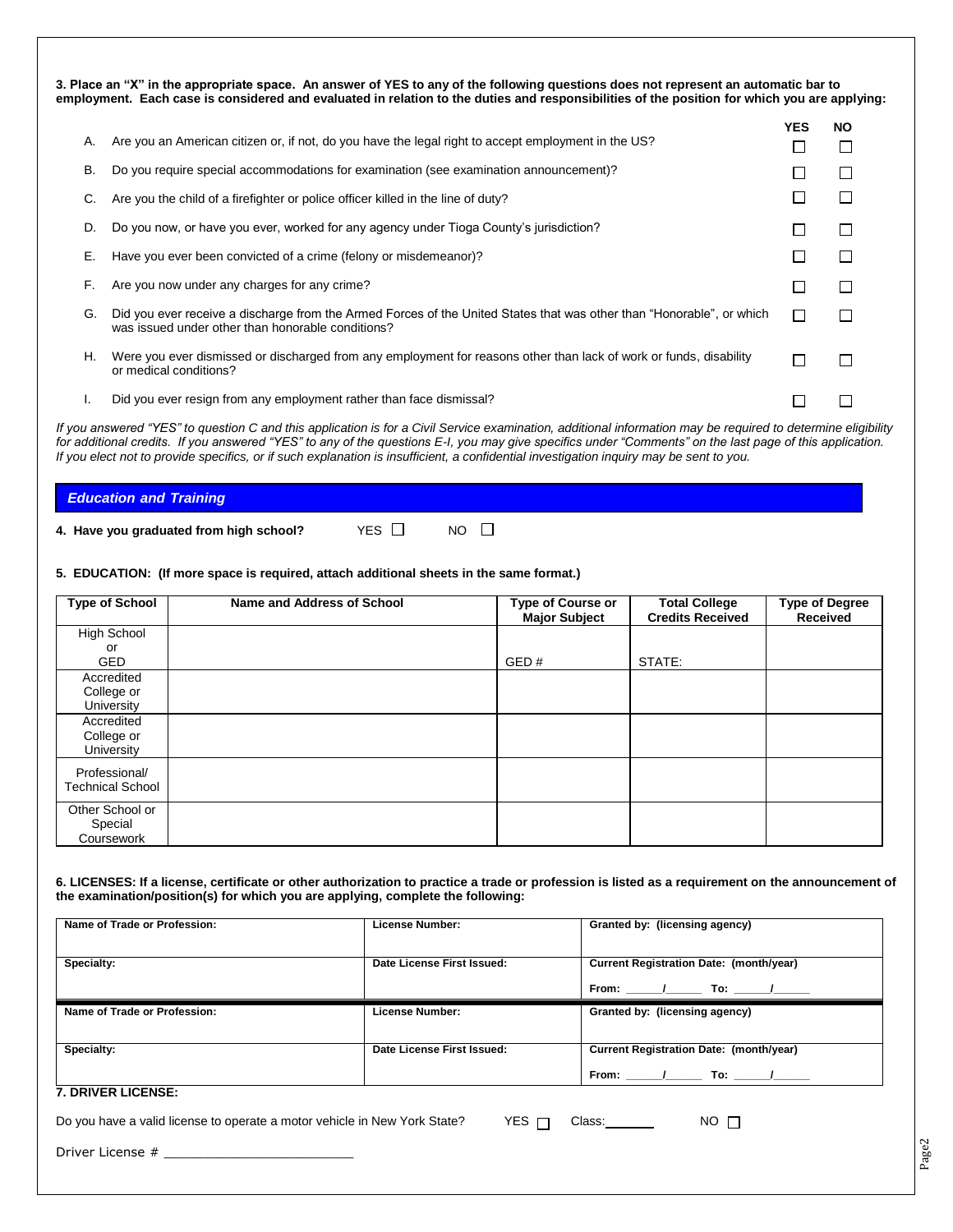## *Work History*

|                                                                                                                                                                                                               |                            |                | supervised by you and the extent of such supervision. Explain any gaps in employment in the <b>Comments</b> section at the end of the application. You are        |
|---------------------------------------------------------------------------------------------------------------------------------------------------------------------------------------------------------------|----------------------------|----------------|-------------------------------------------------------------------------------------------------------------------------------------------------------------------|
| Length of Employment (month/year):                                                                                                                                                                            | <b>Firm Name</b>           | <b>Address</b> | responsible for submitting an accurate, adequate and clear description of your experience. Vagueness will not be resolved in your favor.<br><b>City and State</b> |
|                                                                                                                                                                                                               |                            |                |                                                                                                                                                                   |
| From:<br>To:<br>$\prime$<br>Firm Phone #:                                                                                                                                                                     | Your Exact Title:          |                | Name/Title of Supervisor:                                                                                                                                         |
| Hours worked per<br>week:                                                                                                                                                                                     | <b>Reason for Leaving:</b> |                | <b>Type of Business:</b>                                                                                                                                          |
| Duties (See directions above.):                                                                                                                                                                               |                            |                |                                                                                                                                                                   |
|                                                                                                                                                                                                               |                            |                |                                                                                                                                                                   |
| Length of Employment (month/year):                                                                                                                                                                            | <b>Firm Name</b>           | <b>Address</b> | <b>City and State</b>                                                                                                                                             |
| From:<br>To:<br>$\prime$                                                                                                                                                                                      |                            |                |                                                                                                                                                                   |
| Firm Phone #:                                                                                                                                                                                                 | Your Exact Title:          |                | Name /Title of Supervisor:                                                                                                                                        |
| Hours worked per<br>week:                                                                                                                                                                                     | <b>Reason for Leaving:</b> |                | <b>Type of Business:</b>                                                                                                                                          |
| Duties (See directions above.):                                                                                                                                                                               |                            |                |                                                                                                                                                                   |
|                                                                                                                                                                                                               |                            |                |                                                                                                                                                                   |
|                                                                                                                                                                                                               |                            |                |                                                                                                                                                                   |
|                                                                                                                                                                                                               |                            |                |                                                                                                                                                                   |
|                                                                                                                                                                                                               |                            |                |                                                                                                                                                                   |
|                                                                                                                                                                                                               |                            |                |                                                                                                                                                                   |
| Length of Employment (month/year):                                                                                                                                                                            | <b>Firm Name</b>           | <b>Address</b> | <b>City and State</b>                                                                                                                                             |
| From:<br>To:                                                                                                                                                                                                  |                            |                |                                                                                                                                                                   |
|                                                                                                                                                                                                               |                            |                |                                                                                                                                                                   |
|                                                                                                                                                                                                               | Your Exact Title:          |                | Name /Title of Supervisor:                                                                                                                                        |
|                                                                                                                                                                                                               | <b>Reason for Leaving:</b> |                | <b>Type of Business:</b>                                                                                                                                          |
|                                                                                                                                                                                                               |                            |                |                                                                                                                                                                   |
|                                                                                                                                                                                                               |                            |                |                                                                                                                                                                   |
|                                                                                                                                                                                                               |                            |                |                                                                                                                                                                   |
|                                                                                                                                                                                                               |                            |                |                                                                                                                                                                   |
|                                                                                                                                                                                                               |                            |                |                                                                                                                                                                   |
|                                                                                                                                                                                                               |                            |                |                                                                                                                                                                   |
|                                                                                                                                                                                                               |                            |                |                                                                                                                                                                   |
|                                                                                                                                                                                                               | <b>Firm Name</b>           | <b>Address</b> | <b>City and State</b>                                                                                                                                             |
|                                                                                                                                                                                                               |                            |                |                                                                                                                                                                   |
| To:<br>$\prime$<br>$\prime$                                                                                                                                                                                   |                            |                |                                                                                                                                                                   |
|                                                                                                                                                                                                               | Your Exact Title:          |                | Name /Title of Supervisor:                                                                                                                                        |
|                                                                                                                                                                                                               | <b>Reason for Leaving:</b> |                | <b>Type of Business:</b>                                                                                                                                          |
|                                                                                                                                                                                                               |                            |                |                                                                                                                                                                   |
|                                                                                                                                                                                                               |                            |                |                                                                                                                                                                   |
| Firm Phone #:<br>Hours worked per<br>week:<br>Duties (See directions above.):<br>Length of Employment (month/year):<br>From:<br>Firm Phone #:<br>Hours worked per<br>week:<br>Duties (See directions above.): |                            |                |                                                                                                                                                                   |
|                                                                                                                                                                                                               |                            |                |                                                                                                                                                                   |
|                                                                                                                                                                                                               |                            |                |                                                                                                                                                                   |